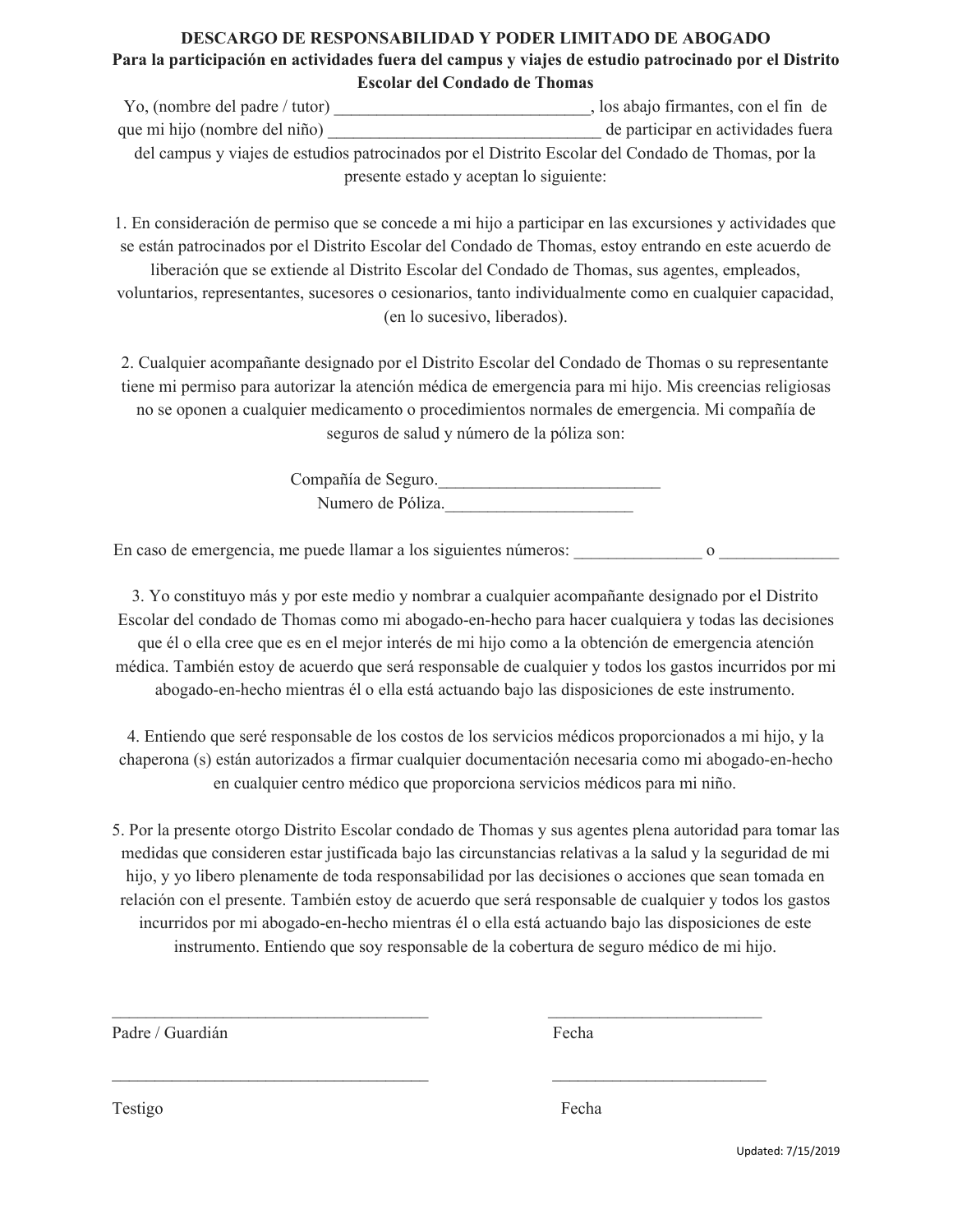## **LIABILITY RELEASE and LIMITED POWER OF ATTORNEY For participation in off-campus activities and field trips sponsored by the Thomas County School District**

| I, (insert parent/guardian's name)<br>the undersigned, in order |  |
|-----------------------------------------------------------------|--|
|                                                                 |  |

for my child (insert child's name) and the set of the set of the set of the set of the set of the set of the set of the set of the set of the set of the set of the set of the set of the set of the set of the set of the set campus activities and field trips sponsored by the Thomas County School District, do hereby state and agree as follows:

- 1. In consideration of permission being granted to my child to participate in field trips and activities being sponsored by the Thomas County School District, I am entering into this release agreement which extends to the Thomas County School District, its agents, employees, volunteers, representatives, successors or assigns, both individually and in any capacity, (hereinafter referred to as releasees).
- 2. Any chaperone appointed by the Thomas County School District or its designee has my permission to authorize emergency medical care for my child. My religious beliefs do not preclude any medications or normal emergency procedures. My health insurance company and policy number are:

Ins. Co.\_\_\_\_\_\_\_\_\_\_\_\_\_\_\_\_\_\_\_\_\_\_\_\_\_\_ Policy No.

In case of emergency, I can be reached at the following numbers:

 $\overline{\text{or}}$ 

- 3. I do further and hereby constitute and appoint any chaperone appointed by the Thomas County School District as my attorney-in-fact to make any and all decisions which he or she believes to be in my child's best interest as to the obtaining of emergency medical care. I further agree to be liable for any and all the expenses incurred by my attorney-in-fact while he or she is acting under the provisions of this instrument.
- 4. I understand that I will be responsible for the costs of any medical treatment provided to my child, and the chaperone(s) are authorized to sign any necessary documentation as my attorney-in-fact at any medical facility providing medical services for my child.
- 5. I hereby grant Thomas County School District and its agents full authority to take whatever actions they may consider to be warranted under the circumstances regarding my child's health and safety, and I fully release them from any liability for such decisions or actions as may be taken in connection herewith. I further agree to be liable for any and all the expenses incurred by my attorney-in-fact while he or she is acting under the provisions of this instrument. I understand that I am responsible for my child's medical insurance coverage.

 $\mathcal{L}_\text{max}$  and the contract of the contract of the contract of the contract of the contract of the contract of

 $\mathcal{L}_\text{max}$  and the contract of the contract of the contract of the contract of the contract of the contract of

Parent/Guardian Signature Date

Witness Date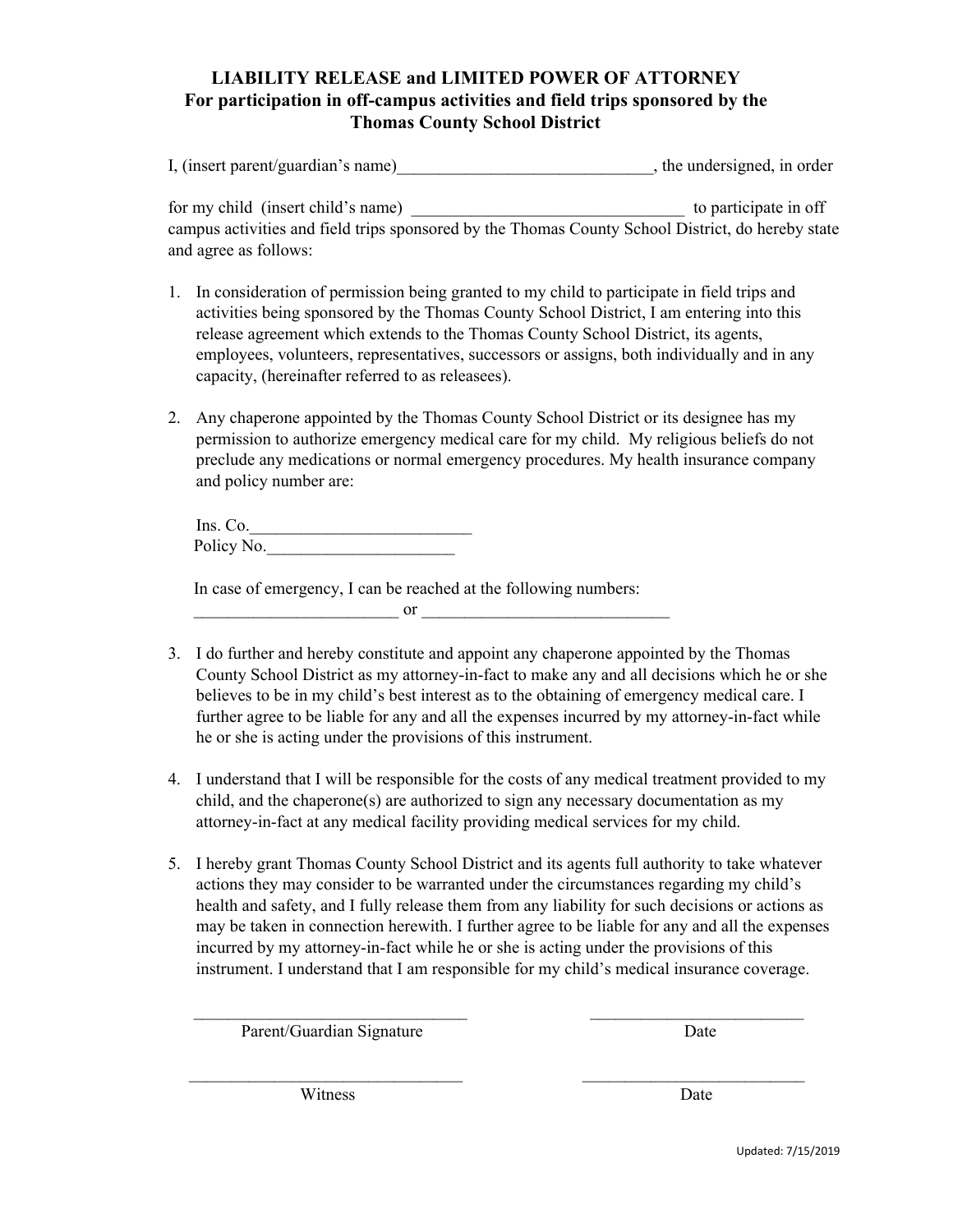

| 1. | Alergias a medicamentos conocidos:<br><u>Legions</u> and the conocidos:                                                                                                                                                                |                      |  |
|----|----------------------------------------------------------------------------------------------------------------------------------------------------------------------------------------------------------------------------------------|----------------------|--|
| 2. |                                                                                                                                                                                                                                        |                      |  |
| 3. | Historia de condicion del corazon, diabetes, epilepsia, o fiebre reumatica: (favor de describir)                                                                                                                                       |                      |  |
|    |                                                                                                                                                                                                                                        |                      |  |
|    |                                                                                                                                                                                                                                        |                      |  |
|    |                                                                                                                                                                                                                                        |                      |  |
|    |                                                                                                                                                                                                                                        |                      |  |
|    | 7. Nombre del Doctor de familia y numero de telefono: ___________________________                                                                                                                                                      |                      |  |
|    | 8. Nombre cercano de relativos y numero de telefono:<br><u>Contra de la contra de la contra de la contra de la contra de la contra de la contra de la contra de la contra de la contra de la contra de la contra de la contra de l</u> |                      |  |
|    | Telefono del Hogar                                                                                                                                                                                                                     | Telefono del Trabajo |  |

Por favor, haga que su niño sepa y entienda el Código de Conducta se encuentra en el manual- del estudiante - cualquiera persona que viole estas reglas puede ser enviado a su casa por su propia cuenta, causar participantes de la escuela a ser enviado a casa, o de otra manera descalificarlo de la escuela de la participación en la actividad.